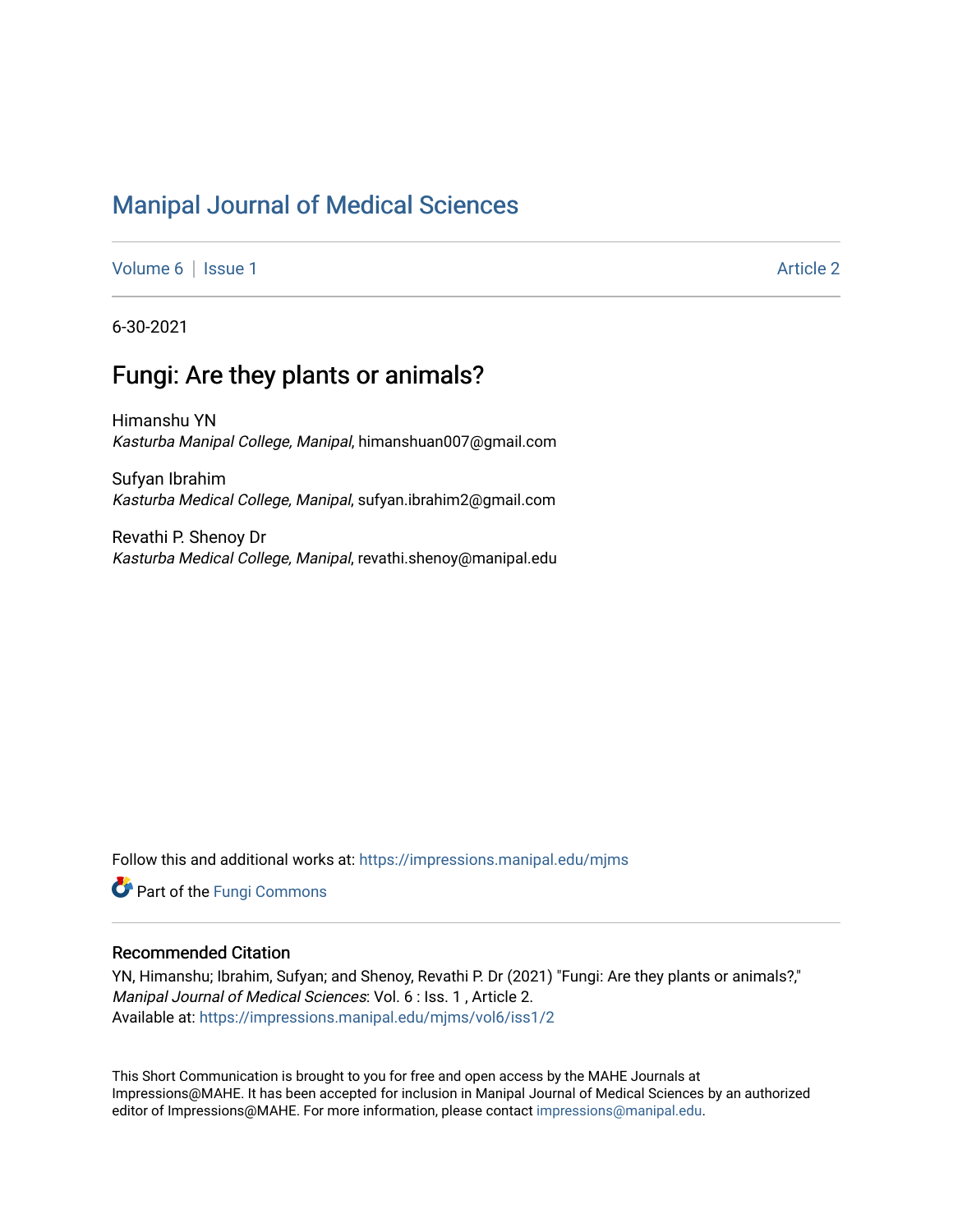# **Fungi: Are they plants or animals?**

# **Himanshu Y N\*, Sufyan Ibrahim, Revathi P Shenoy**

**Email:** himanshuan007@gmail.com

# **Abstract**

The status of fungi in the phylogenetic setup still continues to be an intriguing question in biological sciences. Having long been considered as close relatives of plants, over the years, their resemblance towards animals has been brought into the greater limelight. While the vast diversity of the group demands a separate kingdom, evolution biology coaxes us to trace back their ancestry and establish similarities between different kingdoms and as newer pieces of evidence emerge up, the question as to whether fungi are plants or animals, remains contentious.

**Key words:** Fungi; Plants; Animals; Phylogeny; Genetics; Biology.

#### **Introduction**

Fungi are a hyper-diverse group of eukaryotic organisms, whose phylogeny has remained a controversial issue all these years because of lack of solid fossil evidence, the divergence of lineages<sup>1</sup>, the resemblance of features with more than one kingdom (discussed further) and difficult genomic sampling and genomic/morphological reduction owing to a parasitic lifestyle.<sup>1</sup> More than five decades have passed since they have been given a distinctive identity as a kingdom, but the answer to a simple question of 'What are fungi?' remains a 'dark matter' till today. While none of the fungi has shown any objection to them being called a plant or an animal, over the decades, inquisitive human minds have strived to establish the 'roots' of fungal origin. We herein try to present as to why we think fungi are related more to animals than they are to plants using evidence from existing literature.

#### **Himanshu Y N1 , Sufyan Ibrahim2 , Revathi P Shenoy3**

- *<sup>1</sup> Final Year MBBS Student, Kasturba Medical College, MAHE, Manipal, Karnataka, India.*
- *<sup>2</sup> Intern, MBBS, Kasturba Medical College, MAHE, Manipal, Karnataka, India*
- *<sup>3</sup> Associate Professor, Department of Biochemistry, Kasturba Medical College, MAHE, Manipal, Karnataka, India*
- \*Corresponding Author

Manuscript received: 9 February 2021 Revision accepted: 18 June 2021

### **The earlier considerations**

A controversial issue in phylogenetic relationships is the Fungi. Up until the first half of the 20th century, based on primitive observations like lack of locomotion, growth in soil, and presence of a rigid cell wall – all of which were contrary to the then existing notion about animals, fungi were safely considered as plants. When Robert Whittaker put forth the five-kingdom classifications in 1969, taking into consideration the cellular organization, mode of nutrition, and mode of reproduction, it was recognized that fungi are largely a separate category.2 But, ever since evolution biologists came into the picture, there have been several attempts to explore the theory of common ancestry and thus establish the relationship between fungi and the other major eukaryotic groups.

#### **Basic arguments**

Several levels of evidence exist to consider fungi as being more closely related to animals. Basic pieces of evidence like lack of chloroplasts to perform photosynthetic processes and hence lack of autotrophic mode of nutrition (which characterize plants), presence of chitin in the cell wall (chitin being the component of the exoskeleton in lower animals versus cellulose present in plant cell walls), storage of reserve food materials in the form of glycogen (like animals) exist to prove the same. Other morphological, ultrastructural,

**How to cite this article:** Himanshu YN, Ibrahim S, P Shenoy R. Fungi: Are they plants or animals?. *MJMS.* 2021; 6(1): 3-5

1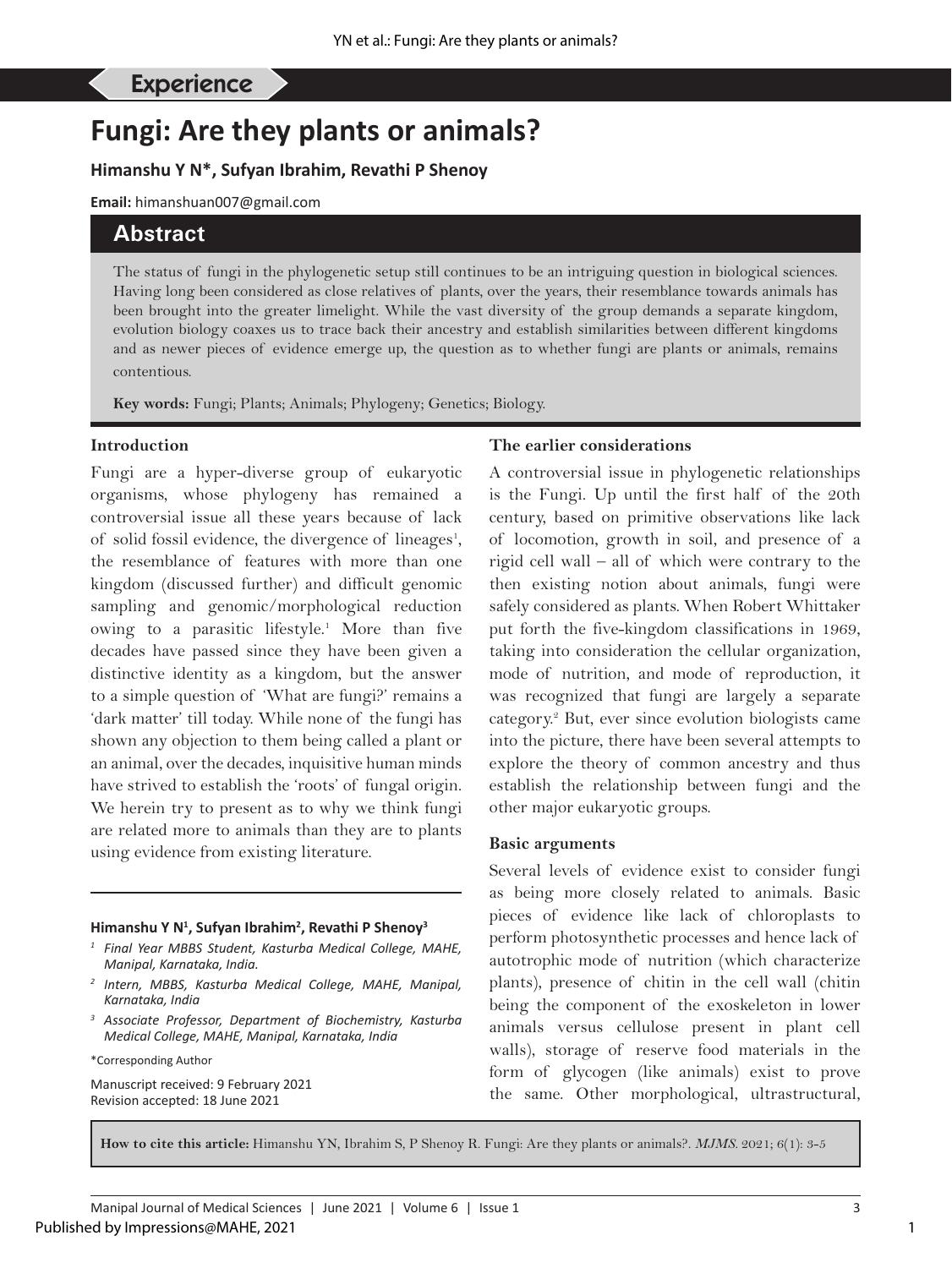#### Himanshu Y N *et al:* Fungi: Are they plants or animals?

and biochemical similarities like the presence of flagellated zoospore stages (motile sperms of animals and spores of Chytridiomycetes with a single flagellum being posteriorly directed); welldeveloped mitochondria with the flattened plate-like cristae – with reduced gene content, UGA codon in them encoding tryptophan – also support the same. However, evolution biologists have shown that such traits cannot be used at the level of inter-kingdom comparisons considering the lack of universal applicability and their presence in other lineages like protists.<sup>3-8</sup> Nevertheless, through these pieces of evidence, no similarities have been found to link fungi with plants.

## **Molecular evidence**

Research in the field of fungal phylogenetics has advanced in the past few decades owing to advances in DNA technology. Genomic and proteomic evidence in biology promise what sub-atomic particles in physics are expected to do – establishing the origin. Woese has rightly pointed out that "sequence information is innately more informative of evolutionary relationships than phenotypic information".9

The first concrete evidence pertinent to our discussion came with the analysis of small subunit ribosomal RNA in 1993, which built upon the foundation of eukaryotic supergroup 'Opisthokonta', linking fungi and animal lineages.10 In 1994, several other 'conserved' protein sequence analyses including alpha tubulin, beta tubulin, actin, heat shock protein-70 showed evidence to support animal-fungi clade ((A, F), P) by maximal likelihood method of analysis; the plant-fungi clade was true only for the large subunit of RNA polymerase II and was regarded to be unlikely to be the true topology. $11,12$ 

Since then, there have been confounding proofs about the same – concatenated multigene analysis, single gene analysis, amino acid sequencing.13-16 Although the 2004 gene analysis involving multimeric beta thymosin gene, a molecular character considered unique to opisthokonts, has been shown only in a single fungus certain molecular signatures like insertion of a 12 amino acid sequence in the

elongation factor 1 alpha has been universally applicable to animals and fungi and even their possibly common protists.12, 17 Future phylogenetic research is aimed at finding more such universally applicable molecular signatures that would further solidify the existing evidence.

# **Therapeutic considerations**

Closer to a plant or an animal, human beings have been exploring therapeutic benefits from fungi since time immemorial – be it penicillins in 1928 or fingolimod in 2011 – fungi have been instrumental in the development of some of the most important drugs in humanity.

In today's world where antibiotic resistance is on the rise and new cancers are discovered every day, the mere fact that humans and fungi are phylogenetically related and could be possibly sharing genetic and protein sequences, opens up new possibilities to look into the unexplored yet related fungal diversity, study disease pathogenesis and develop new and non-toxic therapeutics. Not to mention the potential up-scaling of drug and human protein production.

Secondary metabolites of fungal origin secreted into extracellular medium (extrolites) could be manipulated for human use in various diseases, in order to meet the demands for therapeutic alternatives with enhanced pharmacological properties in order to circumvent the adverse effects of drugs currently in use such as antibiotics or statins.<sup>18</sup>

We could also be looking at widespread drug and vaccine studies on ubiquitously present fungi. All this being said, when the above possibility turns into a reality, we have to be ready to deal with a group of people refusing medicines derived from fungi, just because they are related to animals, making prescription difficult.

## **Conclusion**

In a world of continuing research, what is true today may not be so tomorrow. On the basis of the current literature evidence, we largely support the sisterly relationship between animal and fungal phylogeny.

As new pieces of evidence are gathered, newer insights are dwindled with. Researches have also